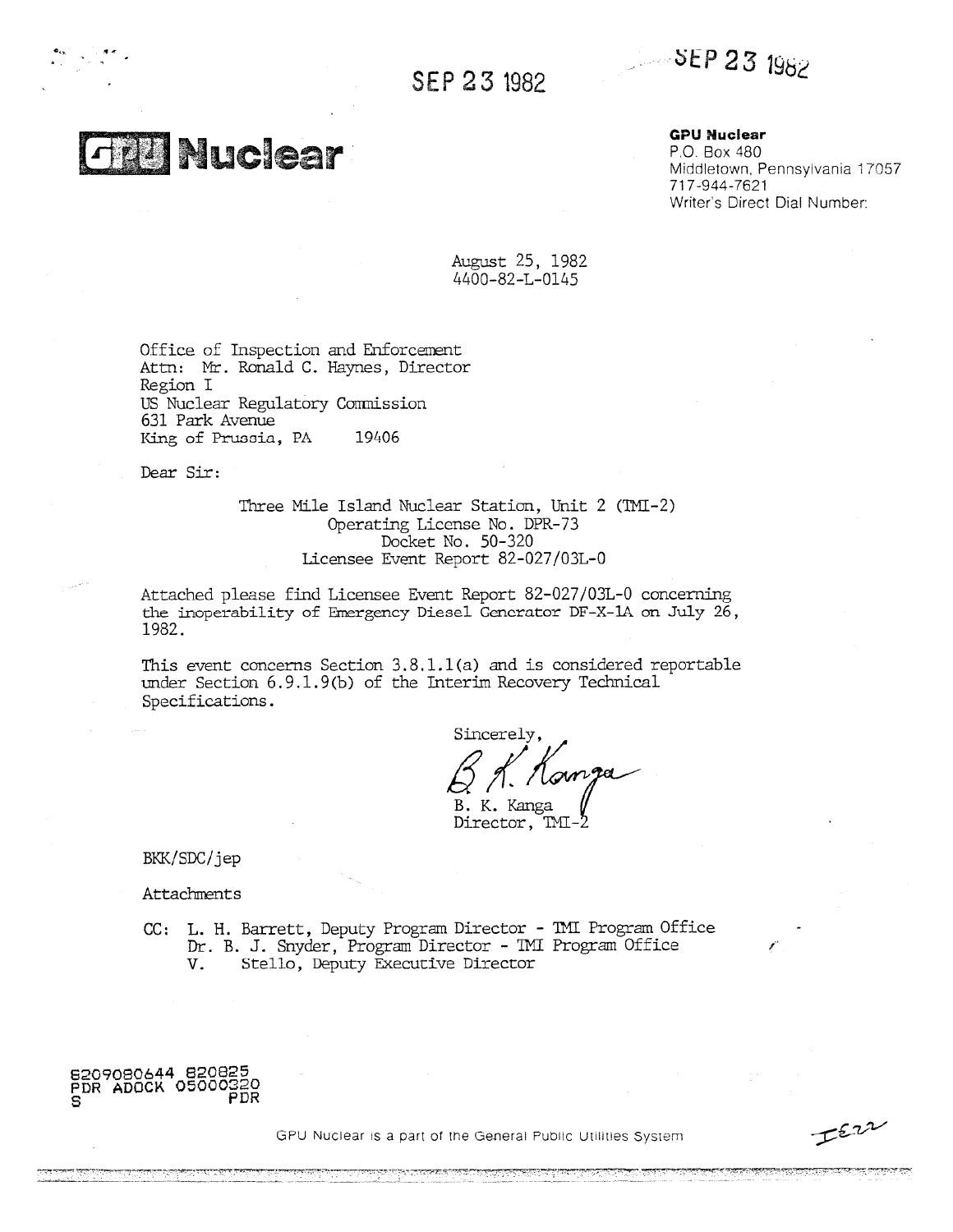Attachment 1<br>4400-82-L-0145 **LICENSEE EVENT REPORT** CONTROL BLOCK: [ | | | | | | | | (PLEASE PRINT OR TYPE ALL REQUIRED INFORMATION)  $\frac{P | A | T | M | I | 2}{LICENSEE CODE}$  $N^{\prime}$ T REPORT L 6 0 1 5 10 10 1 3 1 2 1 0 0 0 17 2 6  $812001825820$  $\lceil \cdot \rceil$ EVENT DESCRIPTION AND PROBABLE CONSEQUENCES (10) At 0830 hours on July 26, 1982, while preparing to remove Emergency Diesel Generator  $\overline{12}$ (EDG) DF-X-1B from service for maintenance, an operability check was performed on  $\overline{13}$ EDG DF-X-1A (per Tech Spec requirements). During the check, DF-X-1A's permissive lamp  $\sqrt{4}$ did not light, thereby not allowing the diesel to be loaded. EDG DF-X-1A was declared  $\overline{15}$ inoperable. This event is considered reportable per Section  $6.9.1.9(b)$  due to entry  $\overline{16}$ into the action statement of Tech Spec 3.8.1.1. This event had no effect on the health  $\overline{7}$ and safety of the public.  $\boxed{8}$  $\overline{R}$ SYSTEM<br>CODE CAUSE<br>SUBCODE COMP VALVE<br>SUBCODE **COMPONENT CODE SUBCODE** CODE  $E | E | (1)$  $\sqrt{9}$ <u>| X (12)</u>  $20<sup>2</sup>$  $\begin{bmatrix} I & N & S & T & R & U \end{bmatrix}$ ၂(၆  $(16)$  $\overline{13}$ 18 **OCCURRENCE REVISION SEQUENTIAL** REPORT LER/RO EVENT YEAR REPORT NO. CODE TYPE **NO** (17) REPORT  $|8|2|$  $0 | 2 | 7|$  $|0|3$  $\circ$ 11. I  $\overline{31}$ 32  $\overline{28}$  $10100Rs$  (22)<br> $37 -$ COMPONENT SHUTDOWN<br>METHOD ATTACHMENT<br>SUBMITTED NPRD-4 PRIME COMP. ACTION FUTURE EFFECT<br>ON PLANT FORM SUB. **MANUFACTURER SUPPLIER**  $\overline{H\mathbb{Q}}$  $L^{2}(\mathbb{C})$  $\frac{N}{42}$  $C[4]7[0]$  (26)  $\lfloor A \rfloor$ (25)  $\underbrace{X}_{33}$  (18)  $\underbrace{Z}_{34}$  (19)  $\lfloor z \rfloor$  $\mathsf{J}^{(20)}$  $\frac{1}{36}$ CAUSE DESCRIPTION AND CORRECTIVE ACTIONS (27) I Investigation did not identify any failed or malfunctioning components. The permissive  $\overline{10}$ I lamp bulb was replaced during the investigation. EDG DF-X-1A was retested satisfactorily न न न and returned to service at 1229 hours on July 26, 1982. In addition, a manufacturer's  $\overline{12}$ representative was brought in to remove and test the Frequency Relay and the "X"  $\sqrt{3}$ Auxiliary Relay on July 28, 1982. Again, no problems were identified.  $\Box$  4  $\overline{9}$ 80 EACILITY METHOD OF OTHER STATUS (30) % POWER DISCOVERY DESCRIPTION (32) 0 0 0 0 29 Recovery mode \_J(28) A (31) Operator observation  $\mathbf{1}$  5 ACTIVITY CONTENT  $13$ 80 AMOUNT OF ACTIVITY (35) LOCATION OF RELEASE (36) RELEASED OF RELEASE  $2 \big) 3 \big) 2 \big) 34$  $16$  $N/A$  $N/A$ īō 80  $11$ PERSONNEL EXPOSURES DESCRIPTION<sup>(39)</sup> **NUMBER TYPE**  $0000020$  $1 \mid 7$  $N/A$ PERSONNEL INJURIES 80 DESCRIPTION(41) **NUMBER**  $1$  |  $8$  | 0 0 0 40  $N/A$  $11$  $12$ 80 **9**<br>LOSS OF OR DAMAGE TO FACILITY (43) TYPE **DESCRIPTION**  $Z(\sqrt{42})$  $1 \mid 9 \mid$ īō 80 **PUBLICITY DESCRIPTION** (45) **PDR** NRC USE ONLY 44  $917 - 92$  $\circ$  $N/A$ I٧ 11 1 1 1 1 80 PHONE: (717) 948-8461 **CPO** Steven D. Chaplin **NAME OF PREPARER.**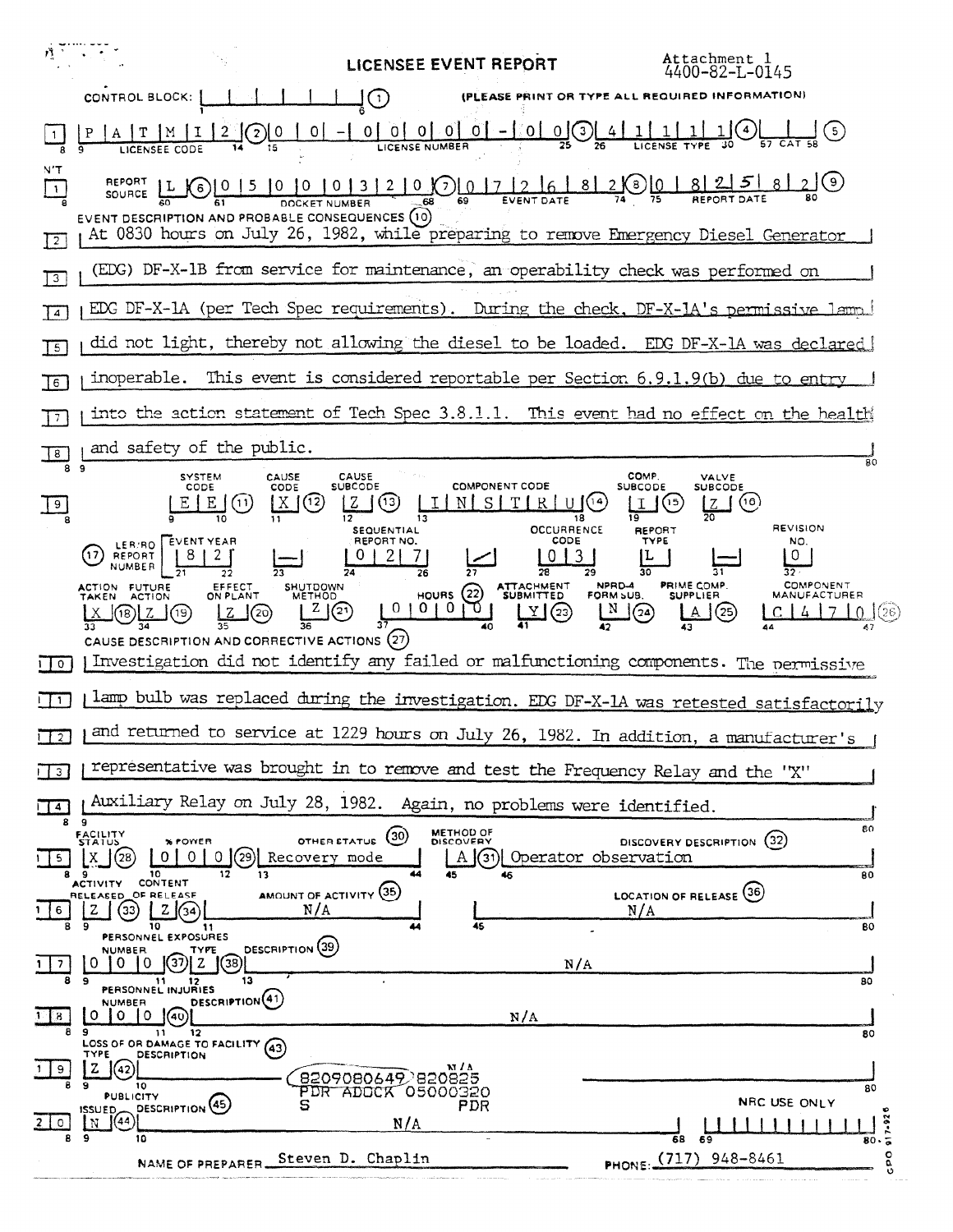# LICENSEE EVENT REPORT NARRATIVE REPORT  $TMT-II$ LER  $82-027/03L-0$ EVENT DATE - July 26, 1982

#### I. EXPLANATION OF OCCURRENCE

At 0830 hours on July 26, 1982, while preparing to remove Emergency<br>Diesel Generator DF-X-1B from service for maintenance, an operability check was performed on EDG DF-X-1A [in accordance with Technical Specification Limiting Condition for Operation 3.8.1.1, action statement (a)]. During the performance of the operability check, EDG DF-X-1A's permissive indication would not energize. (It is a green lamp located an Control Room Panel 26 which indicates, when lit, that the diesel can be loaded.) Due to the inability to load the diesel, DF-X-1A was declared inoperable.

This event is considered reportable under Section 6.9.1.9(b) due to entry into and compliance with the requirements of the action statement of Tech 3.8.1.1.

#### II. CAUSE OF THE OCCURRENCE

Investigation of the circuitry of Emergency Diesel DF-X-1A did not identify any faulty or malfunctioning equipment. However, due to the nature of this event, it is believed that the cause of the event was *due* to a transient condition in either the Frequency Relay (81 Relay) or the associated "X' Auxiliary Relay, both of which are located at local Control Panel 308.

#### III. CIRCUMSTANCES SURROUNDING THE OCCURRENCE

At the time of the occurrence, the Unit II facility was in a long-term cold shutdown state. The reactor decay heat was being removed via loss to ambient. Throughout the event there was no effect on the Reactor Coolant System or the core.

#### IV. CORRECTIVE ACTIONS TAKEN OR TO BE TAKEN

## Immediate

Investigation revealed no malfunctioning components in the diesel's control circuitry. The bulb in the permissive lamp assembly in Control Panel 26 was replaced during the investigation.

The Emergency Diesel DF-X-1A was tested satisfactorily using Surveillance Procedure 4303-M16A and returned to service at 1229 hours on July 26, 1982.